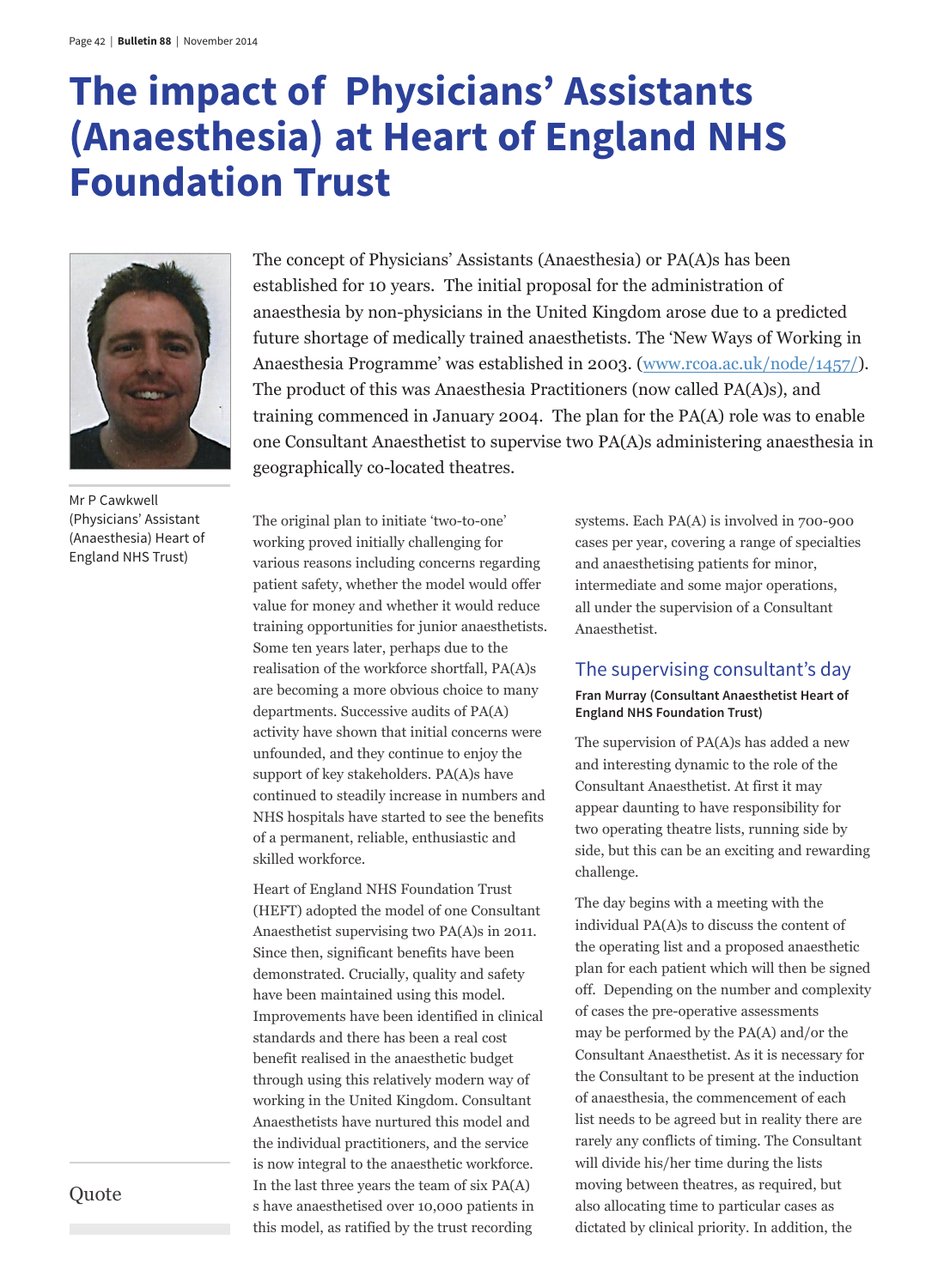Consultant will ensure that relevant postoperative drugs and fluids are prescribed. If the PA(A) has achieved competence in extended practice in regional anaesthesia, the Consultant will supervise this practice. Although there are certain constraints to managing two lists the flexibility of having three skilled individuals means that the Consultant can take an active role in list management leading to improved productivity. Although one would imagine that conflicting clinical priorities could interfere with the timely response of the Consultant, in practice this is not a problem.

As the PA(A)s are now an established and experienced part of our anaesthetic team it now allows us to conduct lists with increasing confidence in that they are reliable, consistent and highly professional in their work. In addition, as permanent staff they are free from some of the pressures and constraints associated with trainees.

# Do PA(A)s deliver quality care?

In order to answer this question, an audit was conducted in our department to ensure that clinical standards were being maintained. The data compared the changes between the 'sole anaesthetist model' and the 'twoto-one model' with PA(A)s. A total of 159 patient notes were reviewed. The two groups were matched for physical status and surgical procedure (Phillips, Dixon and Murray 2013).

Performance indicators were compared; pain score on arrival into recovery, requirement for additional analgesia in recovery; occurrence of nausea/ vomiting in recovery requiring rescue anti-emetic and unplanned overnight admission. They concluded that in adopting the 'two-to-one model' the performance indicators were not just maintained but in fact improved upon when compared to the 'solo consultant anaesthetist' model (Phillips, Dixon and Murray 2013). This study won the first prize at the British Association of Day Surgery conference in 2013.

# Are PA(A)s 'worth' it?

HEFT reviewed the cost implications of using the 'two-to-one model' finding that a 22% saving was achieved by using this model in two operating theatres, over five days per week. They scrutinised actual cost using the zero model rather than notional costs. Based on these actual cost values it was derived that one consultant delivered clinical session equated to £445.20 and one PA(A) delivered session was £125.07. Therefore the cost of two Consultants staffing two operating theatres were £890.40, whilst the cost of two PA(A)s plus one consultant session was £695.34, making a saving of £195.06 per session. Utilising the 'two-to-one model' over a five-day week, fifty weeks per year (accounting for ten statutory NHS Bank Holidays) yielded an annual saving of £97,530 and annual saving of 22% (Phillips et al 2012). At HEFT four operating theatres five days per week are staffed in this model.

#### Surgical case mix

Initially when this model of working commenced at HEFT, PA(A)s were deployed in day case theatres anaesthetising ASA 1 and 2 patients having routine day surgical procedures. Over the last 18 months a natural divergence into other specialties and cases has been allowed to occur in order to enhance the value of PA(A)s. Now PA(A)s have job plans and regular operating lists, and they will anaesthetise for the same surgeons on a weekly basis, this as a allowed a good relationship to occur. The case complexity has increased from day cases to inpatient procedures such as hysterectomies, joint replacements and major laparoscopic surgery.

# Skills, knowledge and continuing professional development

The Association of Physicians' Assistants (Anaesthesia) recommends that all PA(A)s should aim to achieve a minimum of 25 CPD points per year to demonstrate continuing competence

and up-to-date skills and knowledge. At HEFT all PA(A)s are given 'non-clinicaltime' throughout the year to enable this process to occur and all practitioners are advanced life support providers.

Each PA(A) works within the boundaries of their job description and national and locally agreed guidelines. The PA(A) course, is delivered by the University of Birmingham (www. birmingham.ac.uk/postgraduate/ courses/taught/med/physiciansassistant-anaesthesia.aspx). The university academic training does not currently examine students on how to perform regional anaesthesia. In response to this, HEFT locally developed a range of education and training packages which PA(A)s need to be 'signed-off' to allow them to administer such techniques. To ensure that the PA(A)s can work to their maximum potential they have been trained to perform spinal anaesthesia in addition to femoral nerve, ilioinguinal, fascia iliaca, Transversus Abdominis Plane, interscalene, ankle, wrist and Sub-Tenon blocks. The educational packages were designed in-house by the PA(A) service lead in conjunction with two Consultant Anaesthetists.

# The team

The PA(A) team at HEFT is led by Mike Phillips (PA(A)), Dr Fran Murray and Dr Richard Crombie (Consultant Anaesthetists). Monthly governance meetings take place with the Clinical leads, the Clinical Director and the directorate manager. This enables future planning to occur, team issues to be discussed and safety/quality issues to be reviewed.

# Leading the service

#### **Mike Phillips (Service lead, Physicians' Assistant (Anaesthesia) Heart of England NHS Foundation Trust**

The PA(A) service at HEFT emerged from a major service re-design of support services within the Anaesthetic Directorate. My initial role as leader was to tailor the services provided by the PA(A)s toward service requirements. These needs, as in any